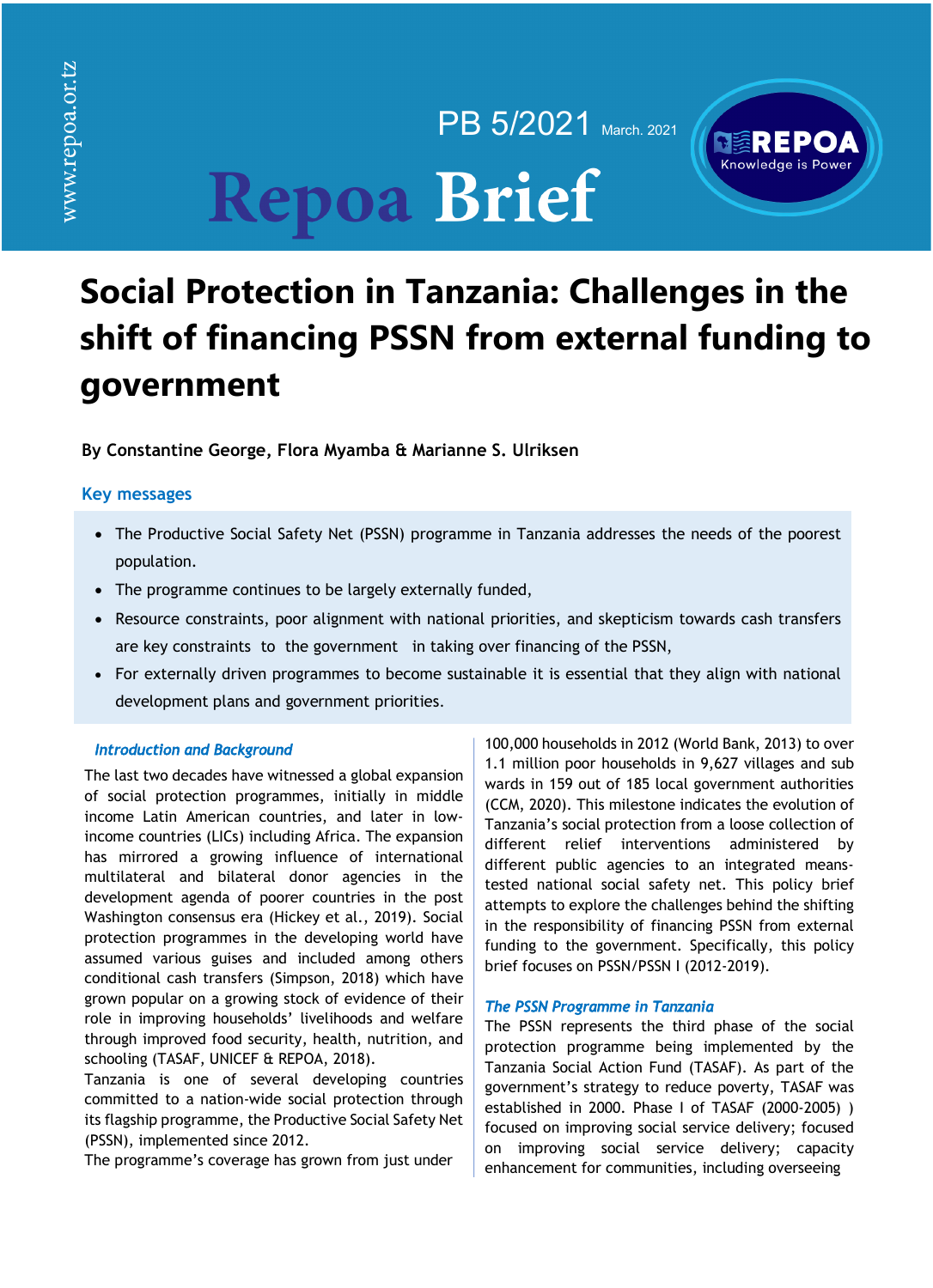1,704 community-run sub-projects such as construction and rehabilitation of health care facilities, schools and other small-scale infrastructure; and a public works component with 113,646 direct beneficiaries. TASAF's second Phase (2005-2013) built on the Millennium Development Goals (MDGs) and expanded the first stage's commitments to address a shortage of social services, capacity enhancement (including 12,347 community sub-projects), and income poverty, including a pilot of community-based conditional cash transfers (CCT) reaching 11,576 poor households. According to a World Bank study, TASAF I and II achieved impressive results in facilitating community access to social services through infrastructure projects such as schools, health facilities and water points reaching millions of people (Evans et al, 2013).

The third phase of TASAF, the PSSN, began in 2012. It was approved by the government in 2013 and implemented through to 2019. A new phase of the programme (PSSN II) was launched in February 2020 and has started to be rolled out as of December 2020. The objectives of PSSN I include: 1) increase consumption of the extremely poor on a permanent basis, 2) smooth consumption during lean seasons and shocks, 3) invest in human capital, 4) strengthen links with income generating activities, and 5) increase access to improved social services.

There are three components of the programme targeted to households living below the food poverty line:

- 1) a conditional cash transfer (CCT),
- 2) a public works programme (PWP) and
- 3) a livelihoods enhancement (LE) intervention.

To maintain eligibility for the cash transfers, participating households are required to comply with certain conditions related to children's school attendance and health care, although a portion of the cash transfer is fixed and unconditional. The programme utilizes a three-stage targeting process, including geographical targeting, community-based targeting, and a proxy-means test (PMT). The targeting is followed by a community validation. The cash transfer component is by far the largest in terms of funding and targeted beneficiaries, covering about 80 per cent of the programme costs.

The programme targets the extremely poor, which is calculated to be about ten percent of the Tanzanian population. The aim was to reach a total of 1.3 million extremely poor households by the end of the initial phase closing 2019.

The PSSN has recorded achievements at reaching the poorest of the poor in Tanzania.

The latest update provided by TASAF in 2017 indicated that, on average, over 61 percent of beneficiaries belonged to the poorest consumption quintile, and over 80 percent of the beneficiaries were from the bottom two quintiles (URT, 2018)<sup>1</sup>. Furthermore, a total of 1.1 million households were reached and 5.1 million people enrolled in the programme (TASAF, UNICEF & REPOA, 2018).

### *Funding for the PSSN programme*

While the PSSN started off by being largely funded by the World Bank as a soft loan to the Government of Tanzania, other donors joined, most strongly DFID and SIDA, the aid agencies of the United Kingdom and Sweden respectively (see Figure 1). UN agencies have been actively involved in social protection in Tanzania for years, their support mostly include in-kind support through for instance expertise, technical assistance, facilitation, and conferences.

As mentioned, although the PSSN, and the precedent pilot programmes, were externally funded from the beginning, the agreement between the Tanzanian government and donors was such that donors would continue to fund the programme, but gradually the government would take over to fund the programme fully by 2020. In the meantime, it was agreed when the PSSN started, that the government would cover around a third of the budget per year. The financial requirements were estimated at US\$ 300 million per year, with the obligations divided between the government (US\$ 100 million), development partners (US\$ 100 million), and credit from the World Bank (US\$ 100 million)).

In practice, the financial requirements as well as the government's actual contribution were downscaled. For instance, the estimated amount required for the operation of the PSSN between July 2015 and June 2016 was set to approximately US\$ 170.7 million. Of this, the government initially committed to pay out US\$ 44 million (Tshs. 70 billion) to the PSSN from the 2015/ 2016 national budget, thereby covering 25.7% of the estimated programme costs for that period. However, in the end, the government only contributed US\$ 7 million, which represents only 4.1% of the overall programme costs and only 15.9% of the government's initial commitment (URT et al. 2016).

*<sup>1</sup>TASAF, Productive Social Safety Net, Phase Two (PSSN II).*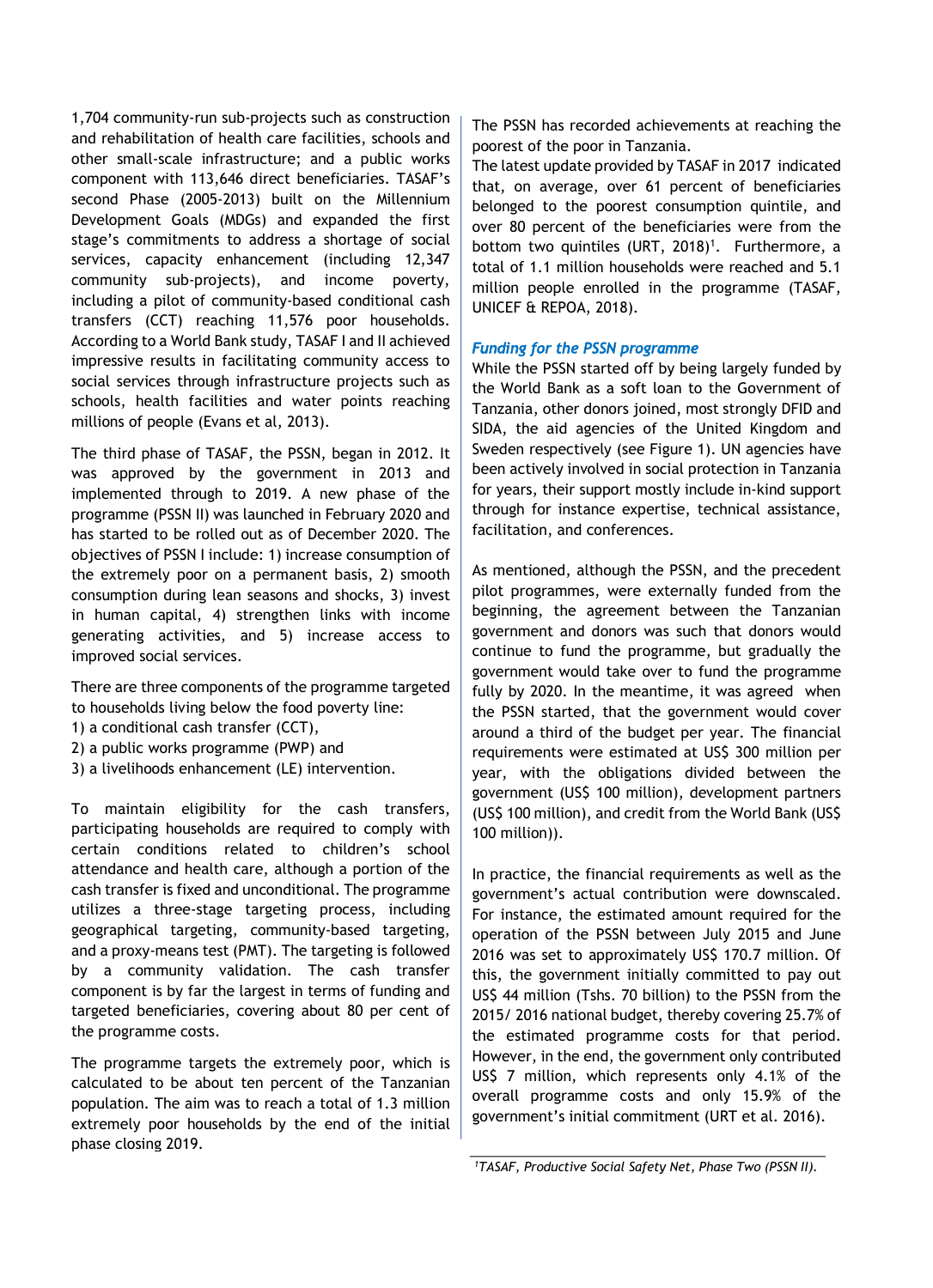



This brief therefore devotes efforts to explore the challenges in the shift of financing PSSN from external funding to government. It borrows from an ongoing study on "the external influence and (shifting) elite commitment to social protection in Tanzania"2. The study takes an inductive and explorative approach to shape its analysis and rely on elite interviews in the field as our primary evidence base.

#### *Findings*

Analysis of the processes and debates around the PSSN programme point to three main issues that, in combination, explain the challenges in shifting the program's financial foundation, namely: resource constraints, the government's development ideology, and scepticism about components in the programme, in particular the cash transfer.

#### *Resource constraints*

Tanzania, which is now considered a lower-middle income country, $3$  has limited financial resources and many urgent needs and policy areas that require attention. Consequently, it is not surprising that all interviewed stakeholders mentioned resource constraint as a general challenge facing all sectors. This is also supported in government documents: for example, in the second Five-Year-Development-Plan 2016/17-2020/21 (URT 2016: 15) it is stated that inadequate financing (underfunding and delay of disbursements) is a key

challenge impacting negatively the implementation of development plans in the country. The limitation of financial resources is tightened by loan repayments and high recurrent costs. Thus, some sources explained that Tanzania is now obliged to repay several World Bank/IMF loans that were taken around 2012/13, and that about one third of government revenue goes to repaying loans. Another priority is to pay salaries to public servants. For instance, in 2018/19, the Government planned to spend shillings 32.48 trillion. Out of this amount, shillings 20.47 trillion (63%) was for recurrent expenditure including shillings 7.41 trillion (22.8%) for wages and salaries and shillings 10.00 trillion for servicing Government debt, Government contributions to Pension Funds and other services . Nevertheless, even within the existing funds available, other areas take priority. For instance, it was argued that the government has been particularly resource constrained because the country largely funded the 2015 general elections itself (donors had in the past funded large parts of the election costs), which impacted directly on the PSSN programme:

*There was a time when the budget for PSSN was taken off due to election expenses. Nevertheless, this has not largely impacted the programme because PSSN components were not rolled out at one time but rather gradually.* (Interviews with Senior Public Officials responsible for social security).

*<sup>2</sup> https://ps.au.dk/forskning/forskningsprojekter/political-*

*settlements-and-revenue-bargains-in-africa/about-the-project/shifting-financial-responsibility/*

*<sup>3</sup>The World Bank has officially classified Tanzania as a lower middle-income country under its latest country income classification released on Wednesday 1st of July 2020, Daily News, 02 July 2020.*

*<sup>4</sup> The United Republic of Tanzania, Budget Speech 2018/2019*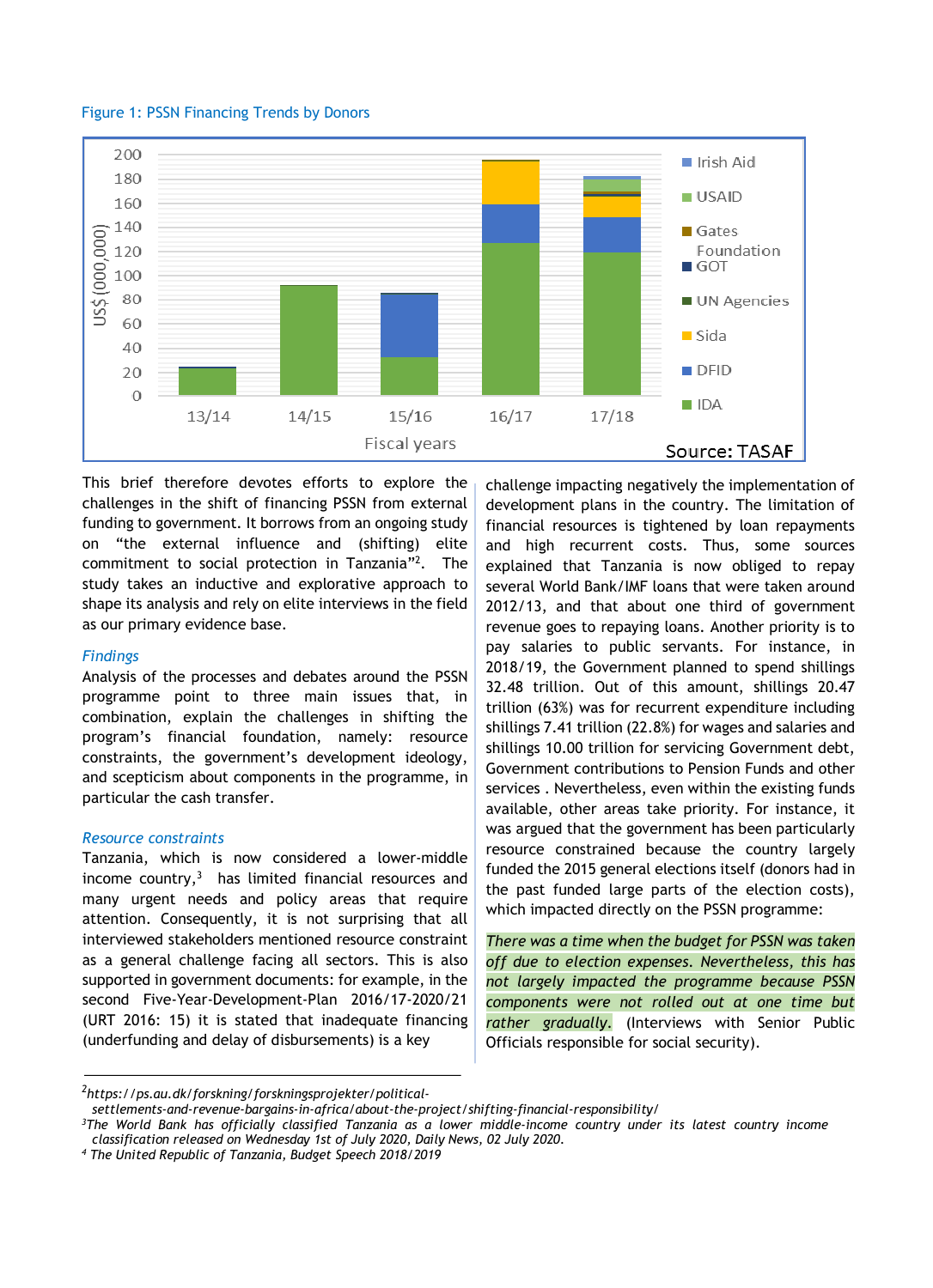It was also explained that the government prioritizes borrowing for direct development expenditure such as infrastructure and other productive and economic activities than for consumption including the PSSN. The government is ready and willing to take loans for investment in productive sectors including infrastructure as priority areas. Within the social sector, the provision of free education from 2016 to ensure that children from poor families get an education, and free health provisions to children under five years and to elderly above 70 years, are priority areas of the current government. Some sources argued that these priorities made the PSSN even less relevant than before initially:

*The new government has come with the policy of free education and [is] pushing for free mandatory health insurance especially for the poor and aged, which were the main arguments for the creation of TASAF. Now, what is the separation between the two? [PSSN and education and health services].* (Interviews with Senior Public Officials responsible for social security).

### *The fifth government's development ideology*

Despite public pronouncements of commitment to social protection across many African countries, there is also often a concern that cash transfers will create dependency by providing "free money", and that the programmes therefore will be counter-productive to the governments' development ideologies focusing on "productivism and self-reliance" (Hickey & Seekings, 2017). Although the Tanzanian government agreed to the PSSN programme, there is a general feeling that some of the programme's elements fit poorly with the development priorities of the country. Particularly the CCT component has been under criticism in recent years. As some of the sources explained:

*The CCT does not match with the ideology of the ruling party and the philosophy of economic development. Providing free money to the market economy must create friction, and the majority did not agree it was the right way to go. This [the programme] raise the question of sustainability and dependency. This programme is somehow driven by the thinking of the funder [the World Bank].* (Interviews with Senior Public Official responsible for social security).

Cash transfers are seen to fit poorly with the late President's slogan "hapa kazi tu" (roughly translated: "only hard work is needed") which governed his first presidential term 2015-2020.

The fifth government returned to a more classic CCM productivist philosophy that emphasises public work, community development and self-reliance as the main

elements in social policy (Jacob & Pedersen, 2018). The fifth government is concerned with poverty but in achieving development it emphasised the importance of productivity and infrastructure, where people must lift themselves out of poverty through entrepreneurship and hard work. As one source reported, it was difficult for the government to take over the World Bank support for the PSSN particularly the CCT component given the "hapa kazi tu" ideology. Furthermore, when government committed itself to the PSSN programme in 2013, there were champions who successfully advocated for the programme despite some scepticism about cash transfers and long-term sustainability.

*With the new administration, these champions are either no longer in government or are silence. To a large extent, the government's stance is likely to influence other leaders in the government. When the government says no to putting money for a set priority who are you to say yes or vice versa? It is obvious its interest and priorities will be supported.* (interview with expert).

### *Scepticism about the programme*

The hesitation towards the PSSN, and the CCT in particular, is largely because many believe that cash transfers will not help people out of poverty. Many do not feel they see tangible results, and others worry that giving cash to the poor may encourage alcoholism and laziness. There have also been complaints that even beneficiaries of the public works component find it hard to improve their situation because the daily wages are very low. However, one of the documented achievements of the PSSN, in which the CCT is the main component, is that there has been no increase in the consumption of 'temptation goods' (alcohol and tobacco) by participating households (URT, 2018) . One of the interview participants said:

*The feeling is that there is so much money given with little or no impact. This creates resistance. I know of a Regional Commissioner who said very openly that he doesn't want TASAF people at his office. But I also think such people are less informed about the programme.* (interview with expert).

In line with the scepticism of giving "free money", negative stories on misuse of cash transfers flourish. The media revelations of "ghost beneficiaries" – that some PSSN beneficiaries were actually not poor (enough) to be part of the programme – raised even more public misgivings about the PSSN. Although the numbers of "ghost beneficiaries" were determined to be very small (around 32,456 out of 5.1 million)<sup>5</sup> the public attention magnified the scepticism also among politicians.

<sup>5</sup> Verification finds 32,456 households unfit for TASAF, Daily News, 16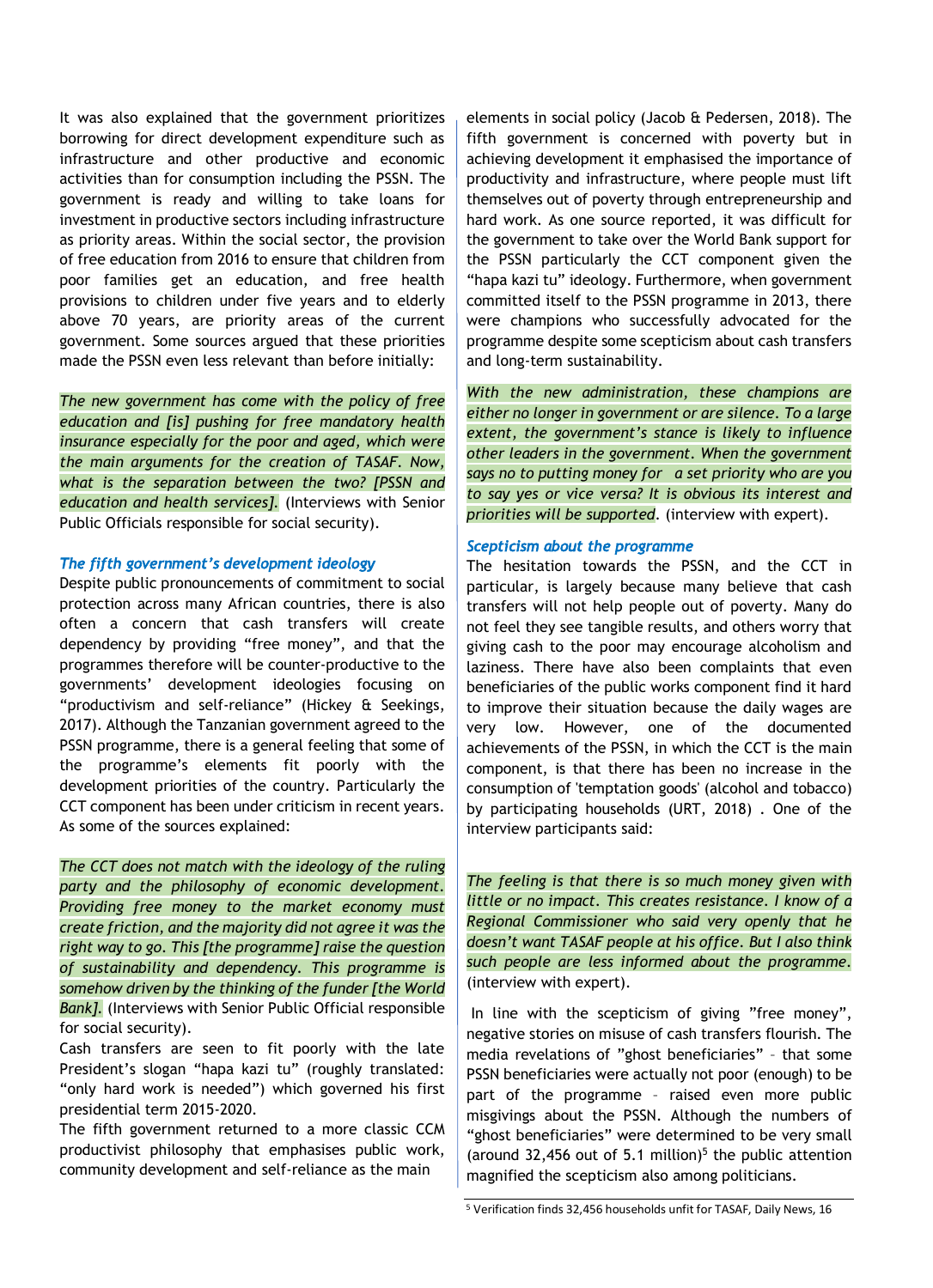#### *Conclusion and recommendations*

TASAF was established in early 2000's as the government's strategy to reduce poverty. The strategy came about by the influence of international development partners, particularly the World Bank, as well as on the initiative of President Mkapa and other champions (Ulriksen 2019). Therefore, in the making and implementation of different phases (TASAF I, II and PSSN), the strategy has been reflected in the international development agenda of poverty reduction through social protection. Despite the government's "productivist" development ideology, the fifth government seemed to accept and put aside some financial commitments to the social protection proposals from the development partners. However, the long-term sustainability of the programme is in danger, given the limited government financing of SP.

#### *The study recommends the following:*

First, development partners should pay attention to national priorities and align to it in formulating their own support programmes;

Second, to be hesitant to government commitments especially if proposals are too externally driven and lack connection to national priorities;

Third, development partners to continue supporting the programmes given their proven poverty reducing effects;

Fourth, development partners to learn more about and consider carefully the government's priorities when planning and proposing programmes (i.e. if proposals are in line with the ruling party's manifesto, they are more likely to get the blessing from the very top of the Tanzanian political system);

Fifth, government to make realistic commitments and deliver on time;

Sixth, policy makers to ensure the use of evidence on direct and spillover effect of cash transfer programmes on reducing poverty, enhancing capabilities, and improving wellbeing, in the communities they serve;

Finally, allocate adequate resources for the PSSN Programme for communication and awareness campaigns to communities and politicians for publicity and knowledge of the importance and benefits of the PSSN programme.

### *Bibliography*

CCM (2020). "Ilani ya Chama Cha Mapinduzi kwa ajili ya uchaguzi mkuu wa mwaka 2020", Dodoma: Chama Cha Mapinduzi (CCM).

Evans, D. K., Hausladen, S., Kosec, K., & Reese, N. (2013). "Community Based Conditional Cash Transfers in Tanzania: Results from a Randomized Trial". Washington, DC: World Bank.

Hickey, S, Lavers, T, Niño-Zarazúa, M & Seekings, J (eds). 2019. *The Politics of Social Protection in Eastern and Southern Africa*, Oxford University Press.

Hickey, Sam, and Jeremy Seekings (2017)." The Global Politics of Social Protection". WIDER Working Paper No.2017/115.

Jacob, T, & Pedersen, R. H. (2018). "Social protection in an electorally competitive environment (1): The politics of Productive Social Safety Nets (PSSN) in Tanzania". ESID Working Paper No. 109. Manchester, UK: The University of Manchester.

Simpson, J. P. (2018). "Do Donors Matter Most? An Analysis of Conditional Cash Transfer Adoption in Sub-Saharan Africa". *Global Social Policy*, 18(2): pp. 143–168

TASAF, UNICEF & REPOA (2018). "Tanzania Youth Study of the Productive Social Safety Net (PSSN)" Impact Evaluation: Endline Report.

Ulriksen, MS (2019). "Pushing for Policy Innovation: The Framing of Social Protection Policies in Tanzania", in Hickey, S, Lavers, T, Niño-Zarazúa, M & Seekings, J (eds) *The Politics of Social Protection in Eastern and Southern Africa*, Oxford University Press, pp.122-147.

URT, WB, UNDP, UNICEF, ILO, DfID, and Sida (2016). Final Aide Memoire of the Joint Review and Implementation Support Mission Conducted in January 2016 on the Tanzania Productive Social Safety Net Project (PSSN). Pages 13 and 14 (Paragraphs 51-53).

URT (2016). National Five-Year Development Plan 2016/17-2020/21: Nurturing Industrialization for Economic Transformation and Human Development. Dar es Salaam, Tanzania: Ministry of Finance and Planning.

World Bank (2013). Implementation, Completion and Results Report on a Credit Grant to the United republic of Tanzania for Tanzania Second Social Action Fund (TASAF II) P085786, Washington DC: World Bank.